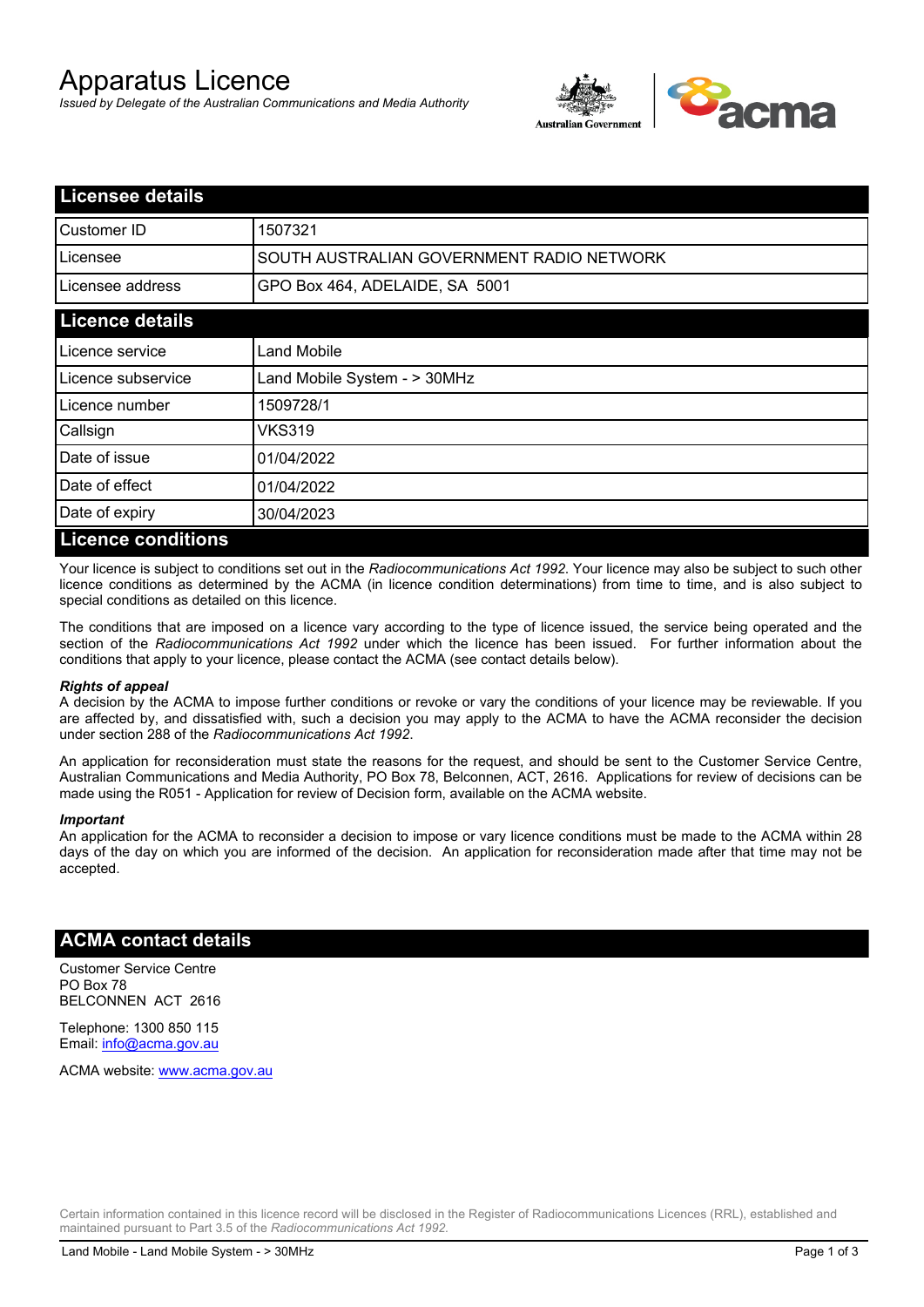# **Advisory Notes applying to licence no.: 1509728/1**

Conditions applicable to the operation of Land Mobile System station(s) authorised under this licence can be found in the Radiocommunications Licence Conditions (Apparatus Licence) Determination and the Radiocommunications Licence Conditions (Land Mobile Licence) Determination. Copies of these determinations are available from the ACMA and from the ACMA home page (www.acma.gov.au).